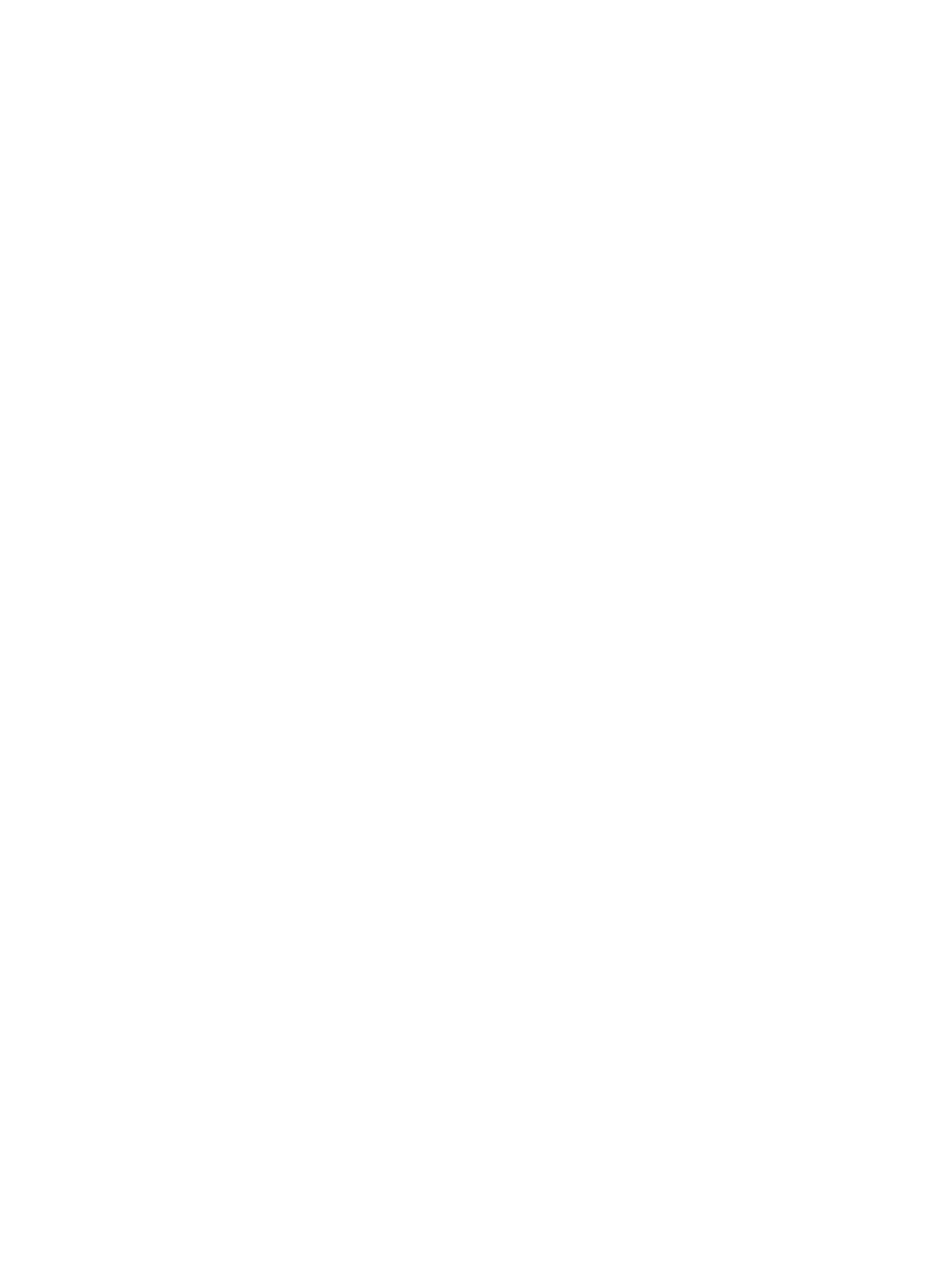## **Contents**

|    | 11  |                                                                   |  |  |
|----|-----|-------------------------------------------------------------------|--|--|
|    | 1.2 |                                                                   |  |  |
|    | 1.3 |                                                                   |  |  |
|    |     |                                                                   |  |  |
|    | 21  |                                                                   |  |  |
|    | 2.2 | Adaptation of the cells to 4Cell® NutriVero <sup>™</sup> Flex 105 |  |  |
|    | 2.3 |                                                                   |  |  |
|    |     |                                                                   |  |  |
|    | 3.1 |                                                                   |  |  |
|    | 3.2 |                                                                   |  |  |
|    | 3.3 |                                                                   |  |  |
|    |     |                                                                   |  |  |
| 5. |     |                                                                   |  |  |
|    |     |                                                                   |  |  |
|    |     |                                                                   |  |  |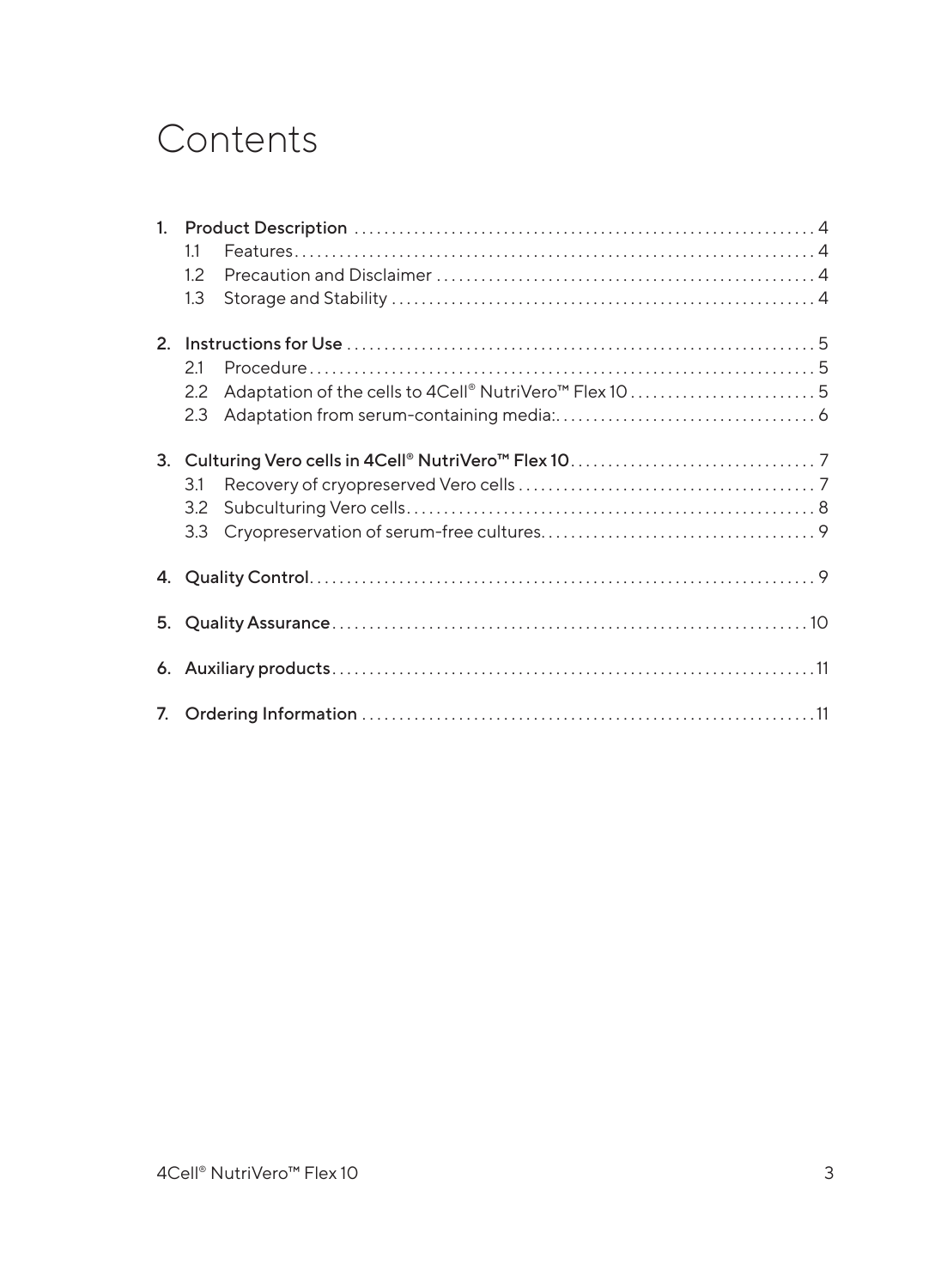# 1. Product Description

4Cell® NutriVero™ Flex 10 is a chemically defined, animal component free medium developed to support Vero cell growth in both microcarriers suspensions and monolayer cultures in the areas of virology, virus production, and biotechnology.

There are certain risks associated with the use of animal sera, e.g., fear of contamination with adventitious agents such as BSE, Hepatitis, and HIV. Culturing cells in a serum-free and animal component-free medium eliminates these risks. Furthermore, it allows cells to be grown under a defined set of conditions.

4Cell® NutriVero™ Flex 10 is appropriate for both microcarriers suspensions and monolayer cultures of Vero cells. 4Cell® NutriVero™ Flex 10 is suitable for large-scale culturing and for virus production as well as other cell culture applications.

### 11 Features

- 
- Suitable for 2D and 3D cultures<br>■ Chemically defined no animal ■ Chemically defined – no animal or plant components<br>■ Very low protein concentration
- Very low protein concentration<br>• Lot-to-lot consistency
- 
- Lot-to-lot consistency<br>■ Optimal for the produ - Optimal for the production of various viruses (incl. measles, enterovirus, polio)
- 
- Suitable for direct adaptation  $\overline{\phantom{a}}$  Easy downstream product purification<br>

## 12 Precaution and Disclaimer

- 
- Do not use if a visible precipitate is observed in the medium.<br>■ Do not use 4Cell® NutriVero™ Flex 10 Medium beyond the e ■ Do not use 4Cell® NutriVero™ Flex 10 Medium beyond the expiration date indicated<br>on the product label. on the product label.

## 1.3 Storage and Stability

- 4Cell® NutriVero<sup>™</sup> Flex 10 Medium should be stored at 2-8°C, and protected from light.
- Shelf Life: refer to product label for expiration date.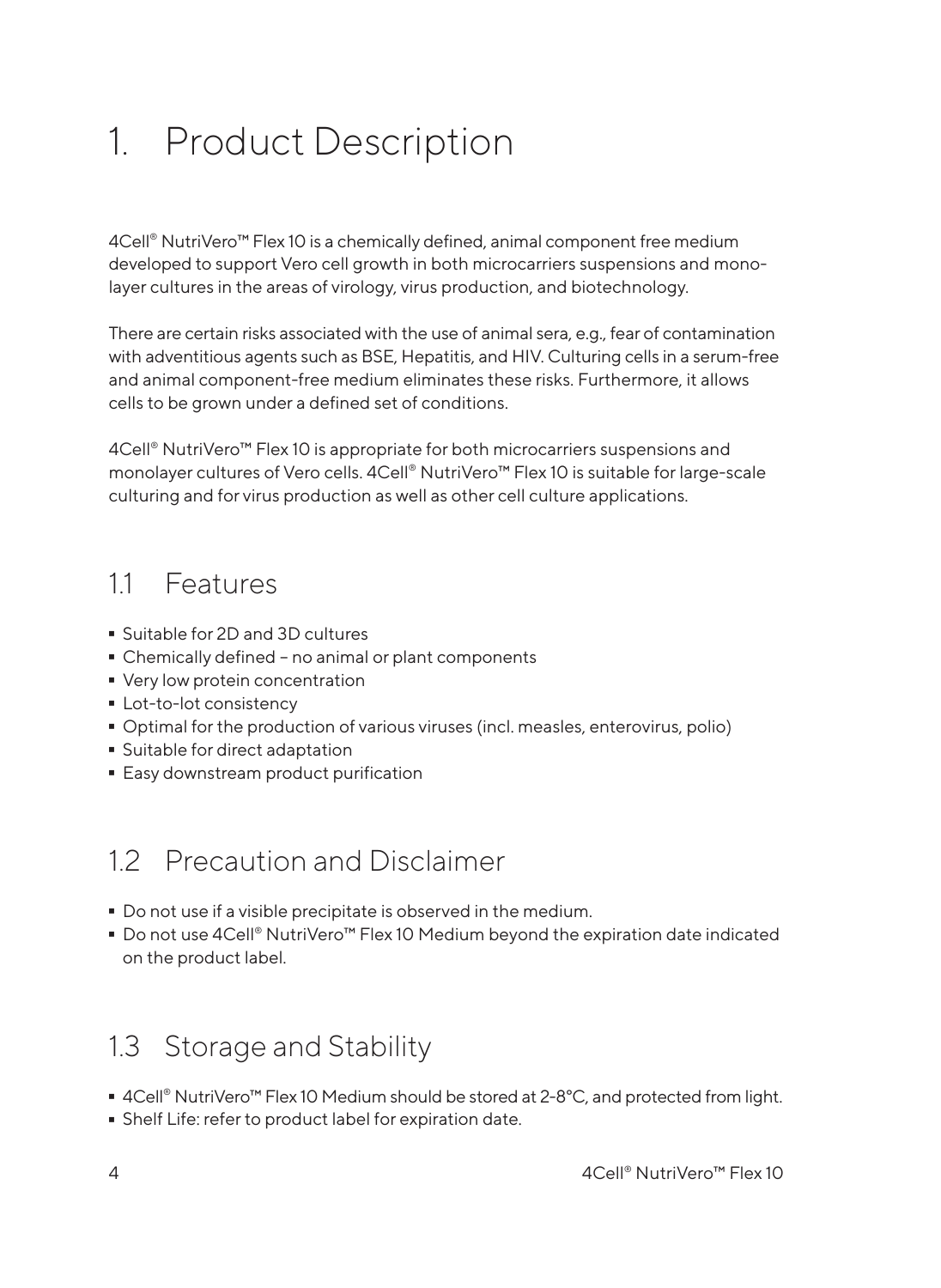# 2. Instructions for Use

## 21 Procedure

A successful transition from serum-containing media to serum-free media often requires the use of techniques which were specifically developed for this purpose. Special techniques for trypsinization, neutralization of trypsin, cryopreservation of cells, as well as the use of an effective serum-free growth medium are all essential. Careful attention to the details of procedures outlined here are therefore essential in order to guarantee the successful use of 4Cell® NutriVero™ Flex 10.

4Cell® NutriVero™ Flex 10 is a ready-to-use serum-free medium, which does not require

the addition of L-glutamine or Alanyl glutamine. Antibiotics are not specifically recommended, but if required, use a lower concentration than usual.

## 2.2 Adaptation of the cells to 4Cell® NutriVero<sup>™</sup> Flex 10

In most cases it is possible to seed cells that have been removed from freezing medium directly into 4Cell® NutriVero™ Flex 10, when the cell concentration is approximately 8 × 10 $^{\circ}$  cells per cm². The cells will begin to grow in 4Cell® NutriVero™ Flex 10, and after a few passages the adaptation will be complete.

Cells should be passaged for a minimum of three passages in 4Cell® NutriVero™ Flex 10 prior to testing in a growth promotion assay.

After successful adaptation, it is recommended to cryopreserve the cells in NutriFreez™ D10 Cryopreservation Medium (05-713-1) in order to avoid the need for any further adaptation in the future. For cell dissociation we recommend using Recombinant Trypsin EDTA Solution (Cat. No. 03-079-1), and for trypsin neutralization Soybean Trypsin Inhibitor (Cat. No. 03-048-1), which are both chemically defined reagents and contain no products of animal origin.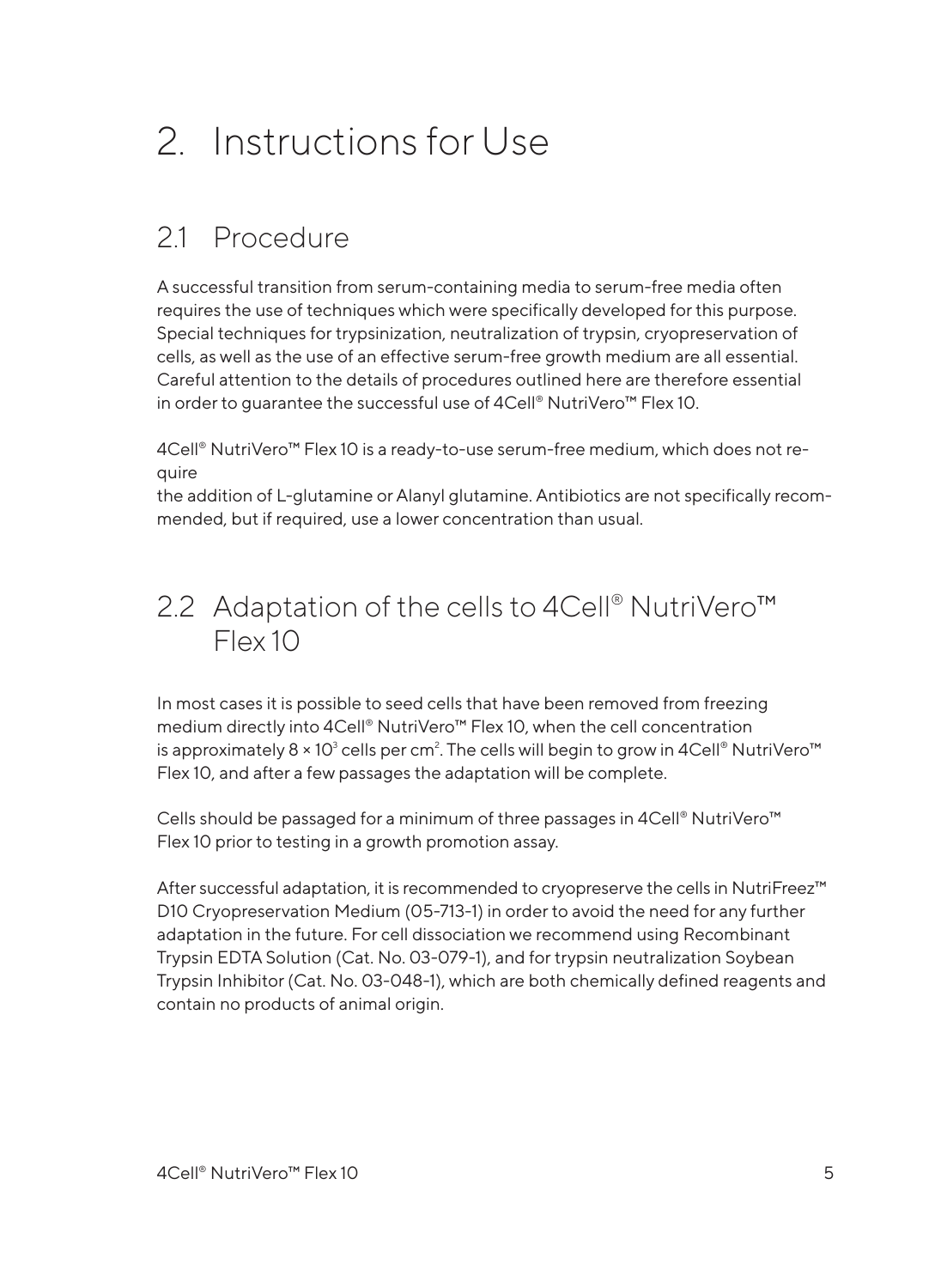## 2.3 Adaptation from serum-containing media:

If adapting directly from a serum-supplemented medium to 4Cell® NutriVero™ Flex 10, the initial cell plating density should be greater than that used with serum-containing media for the first 2 – 3 passages.

In cases where the cells do not adapt successfully after direct transfer, it will be necessary to perform gradual adaptation (weaning). The cells should be seeded with 4Cell® NutriVero™ Flex 10 containing 5% serum, and the serum concentration is then gradually reduced with each passage. The stage at which serum is completely removed is determined in the course of the weaning for each specific case.

In order to save time, we recommend parallel experiments with direct adaptation and with weaning. Generally, after the first or second passage, it will become evident if direct adaptation has been successful, and if not, only the weaning experiments are continued.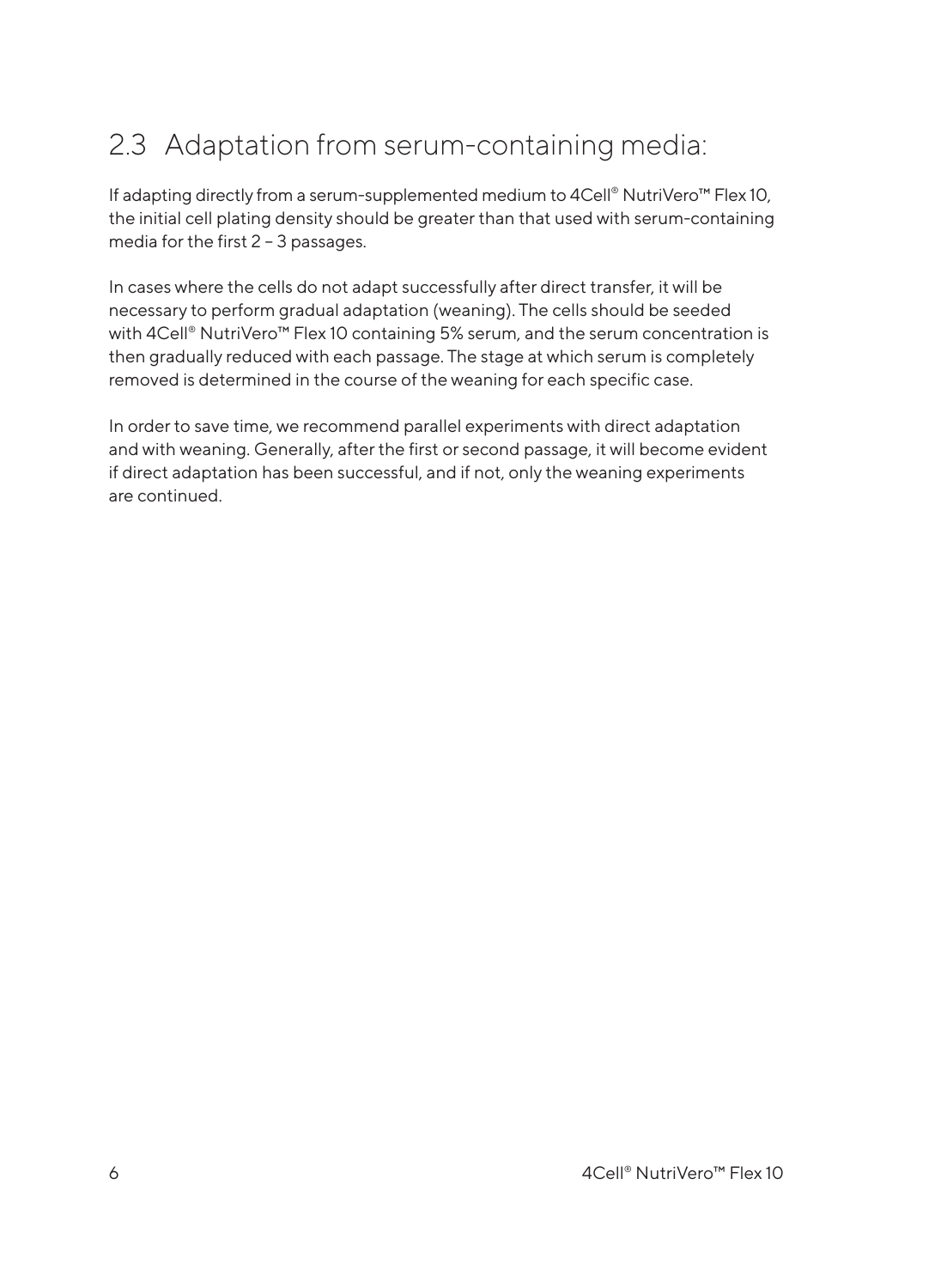# 3. Culturing Vero cells in 4Cell® NutriVero<sup>™</sup> Flex 10

## 3.1 Recovery of cryopreserved Vero cells

Note: for the recovery of cryopreserved and subculturing of Vero cells always pre-warm 4Cell® NutriVero<sup>™</sup> Flex 10 to room temperature

- Pre-warm to room temperature 5 10 mL of 4Cell® NutriVero<sup>m</sup> Flex 10 in a 50 mL conical tissue culture tube.
- Rapidly thaw frozen vial of Vero cells in a 37°C water bath, with gentle agitation until no ice remains.
- Slowly add the cells into the pre-warmed 4Cell® NutriVero™ Flex 10.<br>■ Centrifuge cells at 400 g for 4.5 minutes at room temperature.
- 
- Centrifuge cells at 400 *g* for 4.5 minutes at room temperature.<br>■ Remove supernatant and re-suspend the cell pellet in 0.5 <mark>-</mark> 1 m ■ Remove supernatant and re-suspend the cell pellet in 0.5 – 1 mL of pre-warmed  $4 \text{Cell}^{\circ}$  NutriVero™ Flex 10. 4Cell® NutriVero™ Flex 10.
- Perform a viable cell count (e.g., using Trypan Blue Exclusion Assay).<br>■ Add the desired volume of pre-warmed 4Cell® NutriVero™ Flex 10.
- 
- Add the desired volume of pre-warmed 4Cell® NutriVero™ Flex 10.<br>■ Transfer the cells into desired cultureware. Seeding densities shou  $\blacksquare$  Transfer the cells into desired cultureware. Seeding densities should be calculated<br>(see Table 1). (see Table 1).
- $\blacksquare$  Incubate in a humidified CO<sub>2</sub> incubator (37 $^{\circ}$ C).

#### Table 1: Recommended seeding densities

(approximately 8000 cells/cm<sup>2</sup>)

| Cultureware     | Surface<br>area $cm2$ | Volume of<br>4Cell® NutriVero™ Flex 10<br>(mL/well) | Recommended<br>seeding<br>(total cells) |
|-----------------|-----------------------|-----------------------------------------------------|-----------------------------------------|
| 24-well         | 1.9                   | 0.5                                                 | $1.52 \times 10^{4}$                    |
| 12-well         | 3.9                   |                                                     | $3.12 \times 10^{4}$                    |
| 6-well          | 9.6                   | $\mathcal{P}$                                       | $7.68 \times 10^{4}$                    |
| T <sub>25</sub> | 25                    | 5                                                   | $20 \times 10^{4}$                      |
| T75             | 75                    | 10                                                  | $60 \times 10^{4}$                      |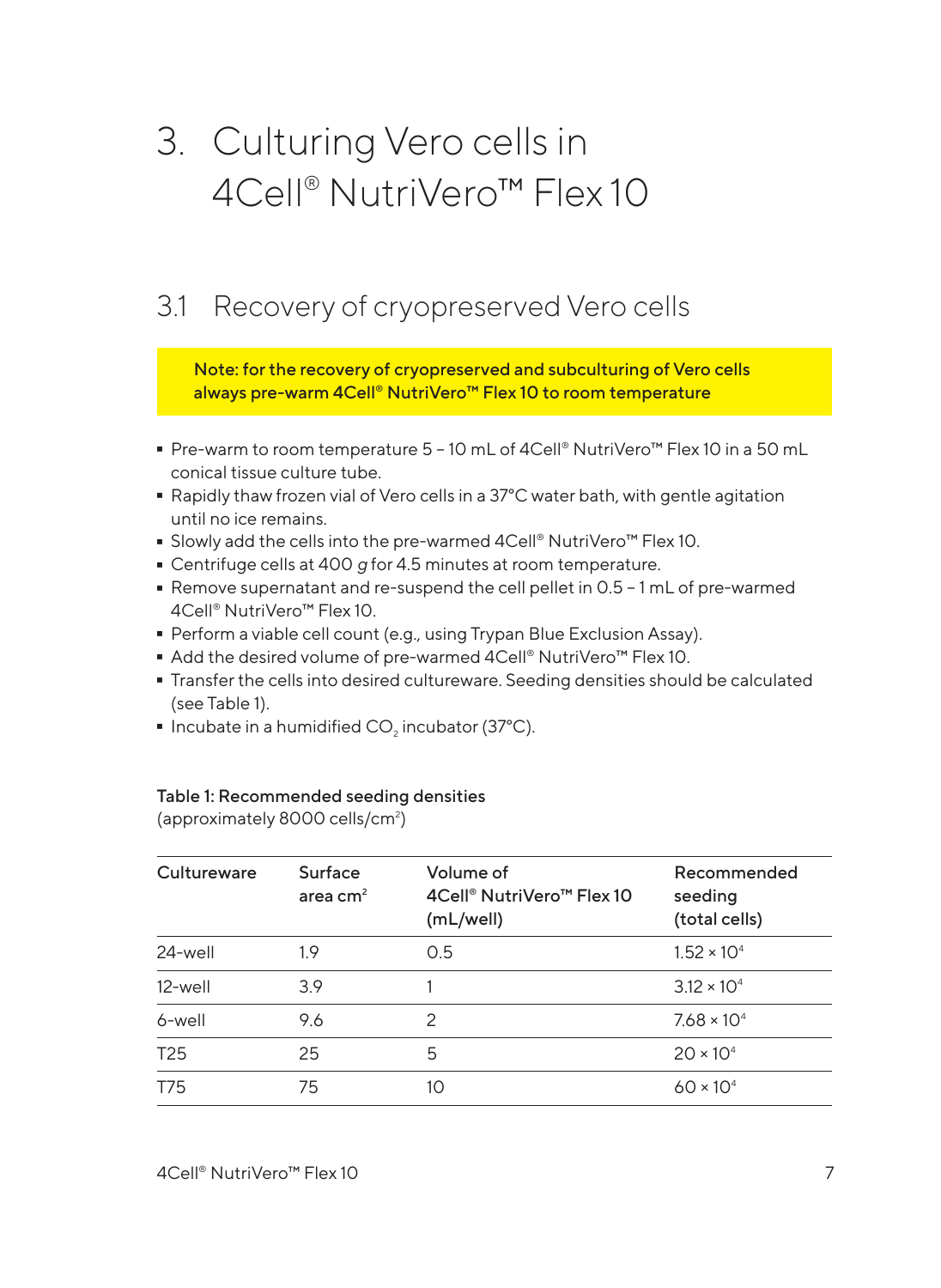## 3.2 Subculturing Vero cells

4Cell® NutriVero™ Flex 10 Medium was developed for optimal proliferation of Vero cells. We recommend seeding the cells at a concentration of 8000 cells/cm<sup>2</sup> (Table 1), re-feeding the cells with fresh warmed to room temperature 4Cell® NutriVero™ Flex 10 Medium every 2 – 3 days, and subculturing when the cells reach approximately 80 – 100% confluence.

#### Procedure

- Remove culture medium and gently wash once with DPBS w/o Ca, Mg<br>(Cat. No. 02-023-1).<br>- For a T25 culture flask, add 1 mL of Recombinant Trypsin Solution with EDTA (Cat. No. 02-023-1).
- For a T25 culture flask, add 1 mL of Recombinant Trypsin Solution with EDTA (Cat. No. 03-079-1) at room temperature (for any other cultureware, the appropriate volume should be adjusted).
- Incubate for 2-4 minutes at 37°C and verify cell detachment using inverted microscope.
- Note: The more the culture is confluent, the slower the detachment will be, and the higher the volume of trypsin recommended.
- Following detachment, add 5 mL of pre-warmed Soybean Trypsin Inhibitor (SBTI, Cat. No. 03-048-1, diluted 1:50 in DPBS according to instructions).
- Collect cell suspension into a sterile tube and re-wash the cultureware as necessary to collect the entire cells.
- Centrifuge the cells for 4.5 minutes at 400 *g* at room temperature. Carefully discard the supernatant.
- Re-suspend the cell pellet in minimal volume of pre-warmed 4Cell® NutriVero<sup>™</sup> Flex 10 Medium. Take a sample to perform a viable cell count. For cryopreservation continue to Section 3.
- Seed cells into desired cultureware. Seeding densities and the required volume of 4Cell® NutriVero™ Flex 10 Medium to be added should be calculated (see Table 1).
- 
- Incubate in a humidified CO<sub>2</sub> incubator (37°C).<br>- Feed cells with fresh warmed 4Cell® NutriVero - Feed cells with fresh warmed 4Cell® NutriVero™ Flex 10 Medium every 2 – 3 days.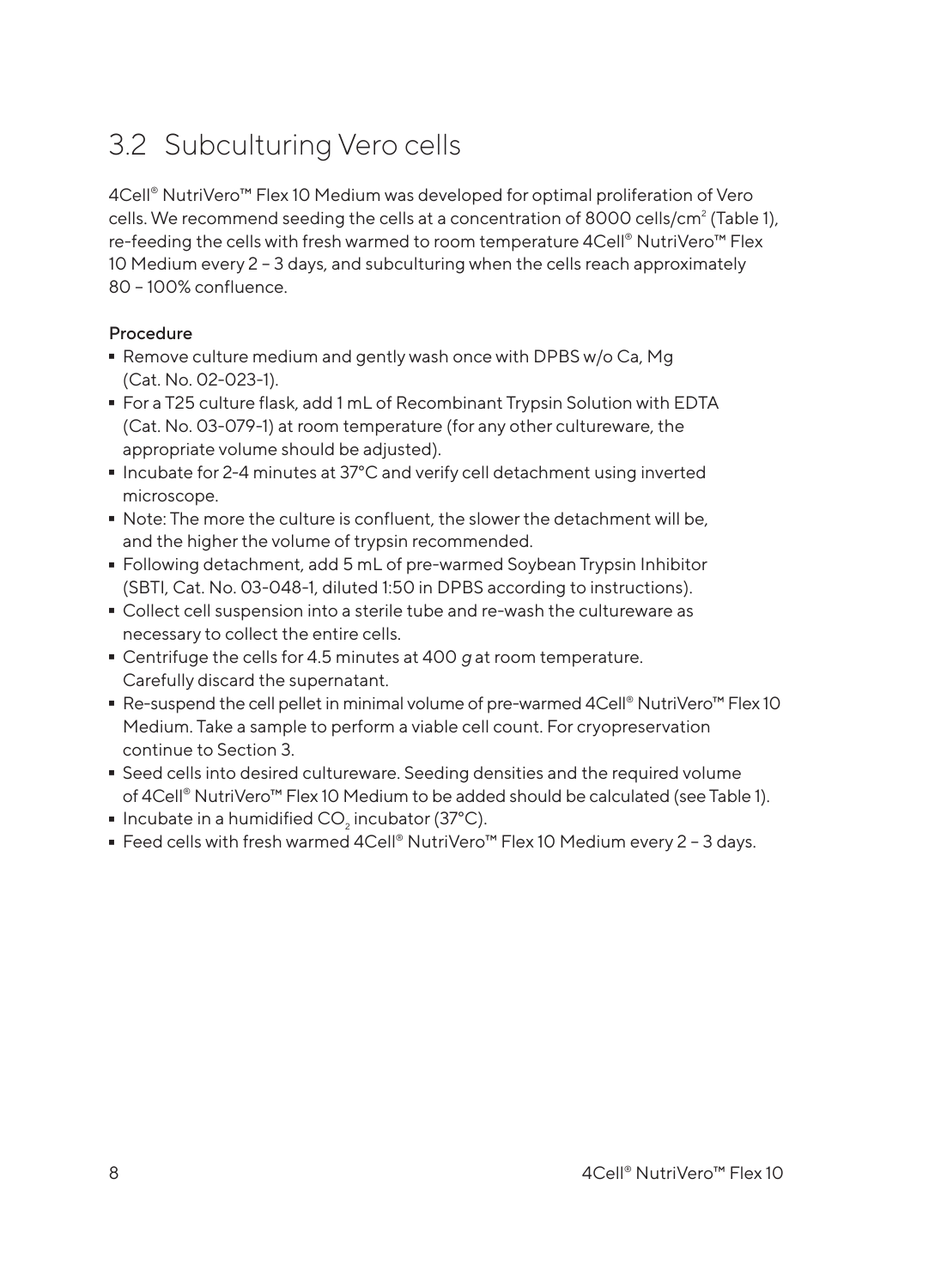## 3.3 Cryopreservation of serum-free cultures

- Grow desired quantity of cells in T-flasks, and harvest when flasks are 80% confluent.
- Following centrifugation, re-suspend the cell pellet in cold NutriFreez™ D10 Cryopreservation Medium at a concentration of 0.5 5 × 106 cells/vial, 1 mL/vial.
- Freeze the cells gradually  $(1 2^{\circ}C/m$  inute using a freezing container [Mr. Frosty™] or controlled cryopreservation system), and store them in liquid nitrogen storage tank (vapor phase).
- Viability and recovery of cryopreserved cells should be checked 24 hours after storage of vials in liquid nitrogen by following the thawing procedure outlined above.

#### Spinner Flasks or bioreactors: Microcarrier cultures

During cell culture the rotational speed of the spinner flask should be 30 – 60 rpm. Seeding densities and attachment conditions for microcarrier cultures should be optimized to provide sufficient time for cell attachment.

#### Sample procedure

Vero cells can be seeded on Cytodex 1 microcarriers in spinner flasks or bioreactors.

For a 250 mL spinner flask with a working volume of 100 mL, add 3 gr/L cytodex 1 and 1 × 10<sup>5</sup> Vero cells/mL and stir at 30 rpm.

For 2L bioreactors with a working volume of 2L, add 3 gr/L cytodex 1 and 1.3 × 105 Vero cells/mL and stir at 100 rpm.

## 4. Quality Control

The performance of 4Cell® NutriVero™ Flex 10 is tested using Vero cells pre-adapted to serum-free culture in 4Cell® NutriVero™ Flex 10 in Vero culture systems. Additional standard tests are pH, osmolality, sterility and endotoxins.

For full specifications please check the lot specific Certificate of Analysis (CoA).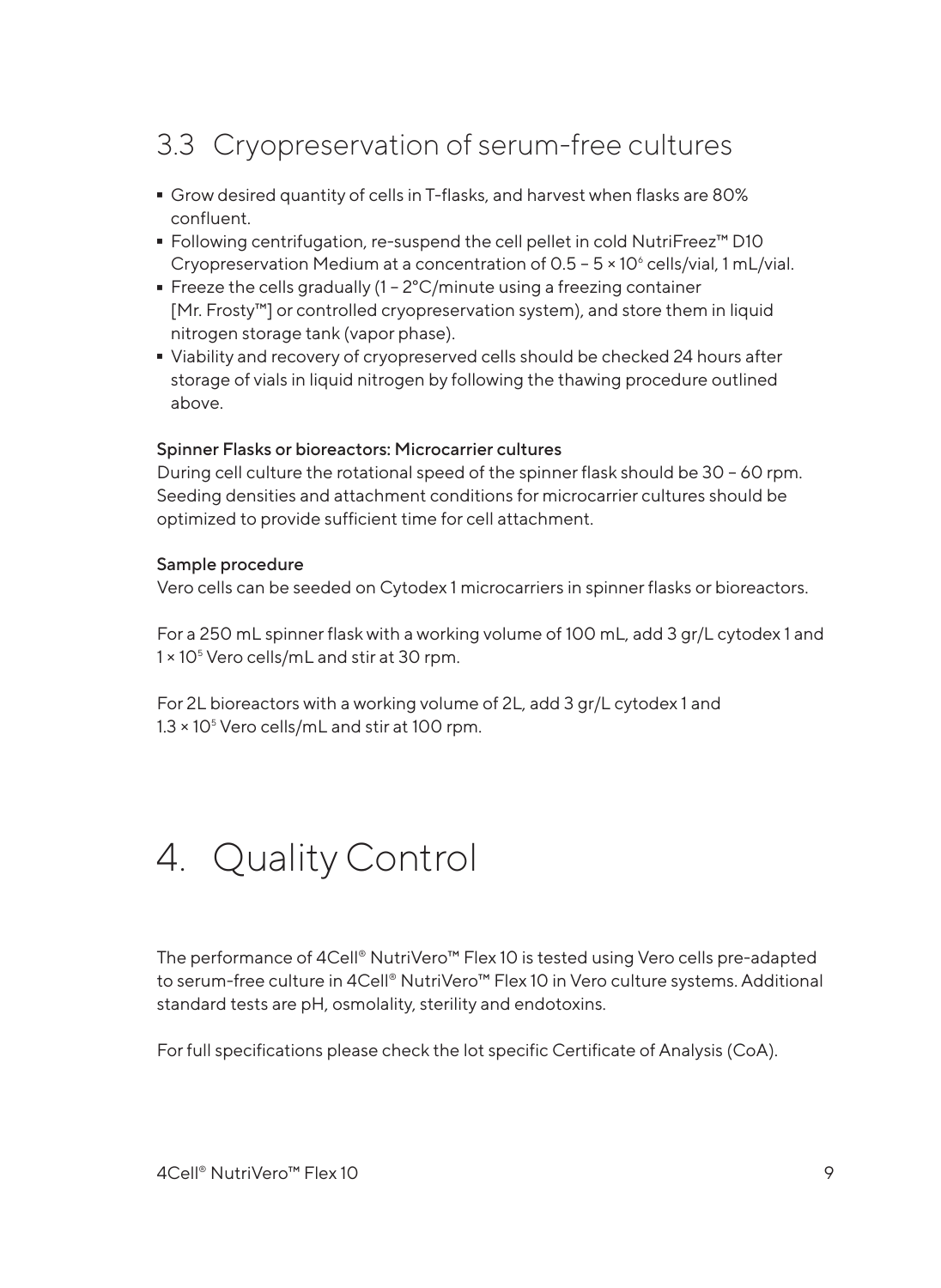# 5. Quality Assurance

- 
- For research use & further manufacturing<br>■ Manufactured under ISO 13485 QMS and - Manufactured under ISO 13485 QMS and in compliance with applicable cGMP guidelines.
- Manufactured under controlled environments and processes in accordance with:
	- ISO 13408 Aseptic Processing of Health Care Products
	- ISO 14644 Cleanrooms and associated controlled environments

#### Product Label Symbols

| <b>REF</b>       | Indicates the manufacturer's catalogue number<br>so that the product can be identified.                                                                  |
|------------------|----------------------------------------------------------------------------------------------------------------------------------------------------------|
|                  | Indicates the manufacturer's batch code so that<br>the batch or lot can be identified. Note: Synonyms<br>for batch code are lot number and batch number. |
|                  | Indicates the date after which the product is not<br>to be used.                                                                                         |
|                  | Indicates the temperature limits to which the<br>product can be safely exposed.                                                                          |
| <b>STERILE A</b> | Indicates a product that has been manufactured<br>using accepted aseptic techniques.                                                                     |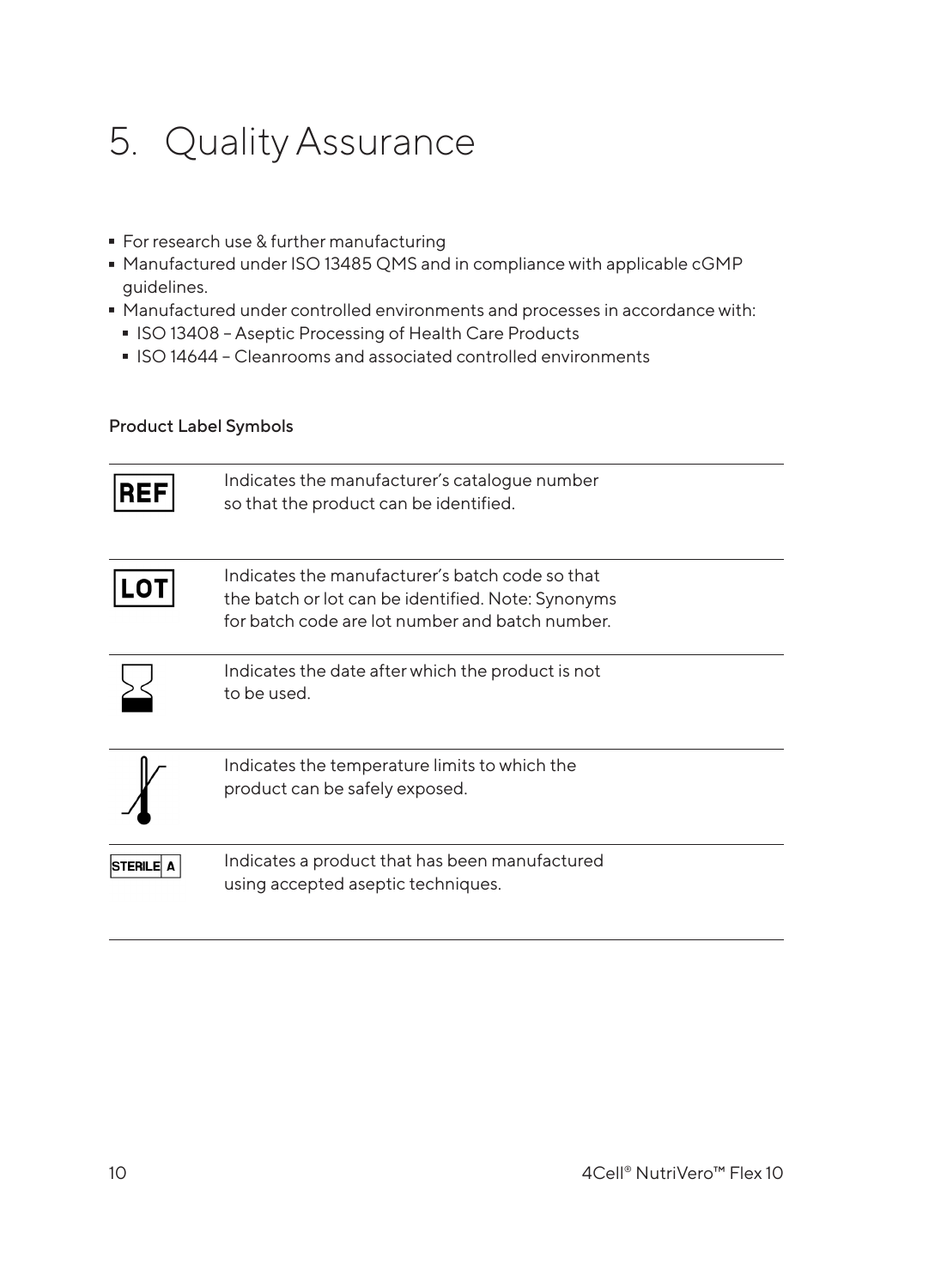# 6. Auxiliary products

| Product                                             | Cat. No.         |
|-----------------------------------------------------|------------------|
| Recombinant Trypsin EDTA Solution                   | $0.3 - 0.79 - 1$ |
| Soybean Trypsin Inhibitor (SBTI)                    | 03-048-1         |
| NutriFreez <sup>™</sup> D10 Cryopreservation Medium | $0.5 - 71.3 - 1$ |

# 7. Ordering Information

| Product <sup>*</sup>                                | Size & Package* | Material No. |
|-----------------------------------------------------|-----------------|--------------|
| 4 Cell® NutriVero <sup>™</sup> Flex 10 Medium P-red | 500 mL   Bottle | CFV3FA4000   |
| 4 Cell® NutriVero <sup>™</sup> Flex 10 Medium P-red | 1L   Bottle     | CFV3FA4001   |
| 4Cell® NutriVero <sup>™</sup> Flex 10 Medium        | 500 mL   Bottle | CFV3FA4009   |
| 4 Cell® NutriVero <sup>™</sup> Flex 10 Medium       | 1L   Bottle     | CFV3FA4010   |

\*Other sizes are available on request